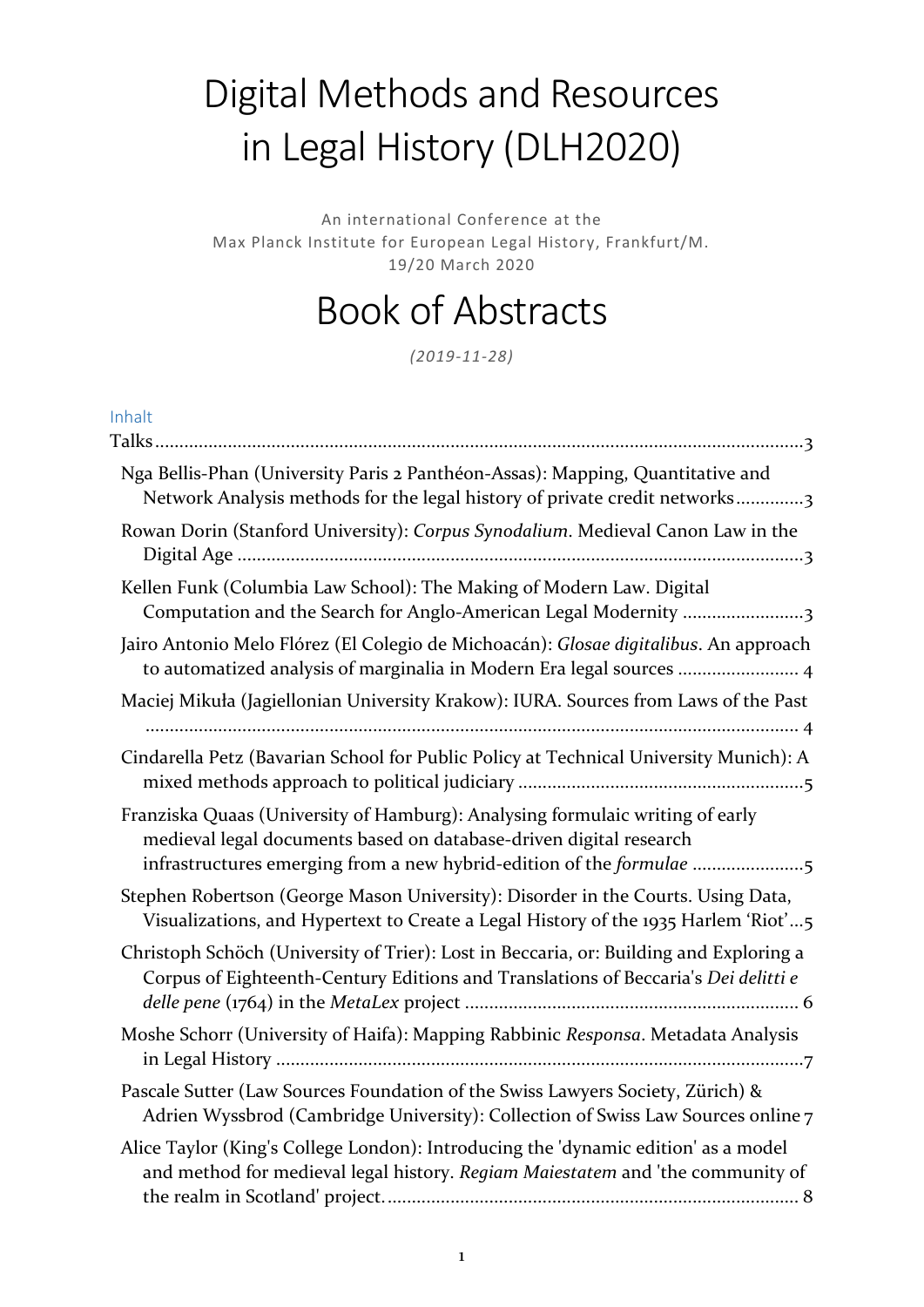| Dominik Trump (University of Cologne): Digital Methods in Early Medieval Legal                                                                                                                                                                                |
|---------------------------------------------------------------------------------------------------------------------------------------------------------------------------------------------------------------------------------------------------------------|
| Otto Vervaart (The Utrecht Archives): Approaching early legal glosses and the uses of                                                                                                                                                                         |
| Marlene Weck (University of Freiburg): Digital Methods for a Narrative Analysis of                                                                                                                                                                            |
|                                                                                                                                                                                                                                                               |
| Wieland Carls (Saxon Academy of Sciences and Humanities, Leipzig) & Marija Lazar<br>(Saxon Academy of Sciences and Humanities, Leipzig): Weichbild digital. An<br>interdisciplinary research platform on Das Sächsische Weichbild (The Saxon                  |
| Piroska Lendvai (University of Basel): Hierarchical Multi-label Classification of                                                                                                                                                                             |
| Annemieke Romein (Ghent University): Entangled Histories of Early Modern<br>Ordinances. Segmentation of text and machine-learned meta-dating11                                                                                                                |
| Blanca Sáenz de Santa María Gómez-Mampaso (Universidad Pontificia Comillas de<br>Madrid): Digital resources for the study of Spanish Law during the 19 <sup>th</sup> Century.<br>The formation of a database of judicial jurisprudence of the Spanish Supreme |
| Anna Shadrova (Humboldt University of Berlin) & Alexander Tischbirek (Humboldt<br>University of Berlin): A corpus of Federal Constitutional Court decisions 12                                                                                                |
| Fredrik Thomasson (Uppsala University): Swedish Caribbean Colonial (Archival)                                                                                                                                                                                 |
| Marjam Trautmann (Academy of Sciences and Literature, Mainz) & Amelie Tscheu<br>(Academy of Sciences and Literature, Mainz): The "Hans Kelsen Werke" (HKW), a                                                                                                 |
| Florenz Volkaert (Ghent University): Embedding free trade. The regulation of<br>international trade in Belgium (1860-1865). Commercial treaties,                                                                                                              |
| Jörg Wettlaufer (Academy of Sciences and Humanities at Göttingen, and Göttingen<br>University): Explaining the social use of shaming punishments cross-culturally.<br>The shamestudies.de platform as digital resource and analytical tool in legal           |
|                                                                                                                                                                                                                                                               |
| Benedetta Albani (Max Planck Institute for European Legal History), Jo Guldi<br>(Southern Methodist University), Michael Kaiser (Max Weber Foundation), Adam<br>Wyner (Swansea University): Perspectives on the Digital Turn in Law and Legal                 |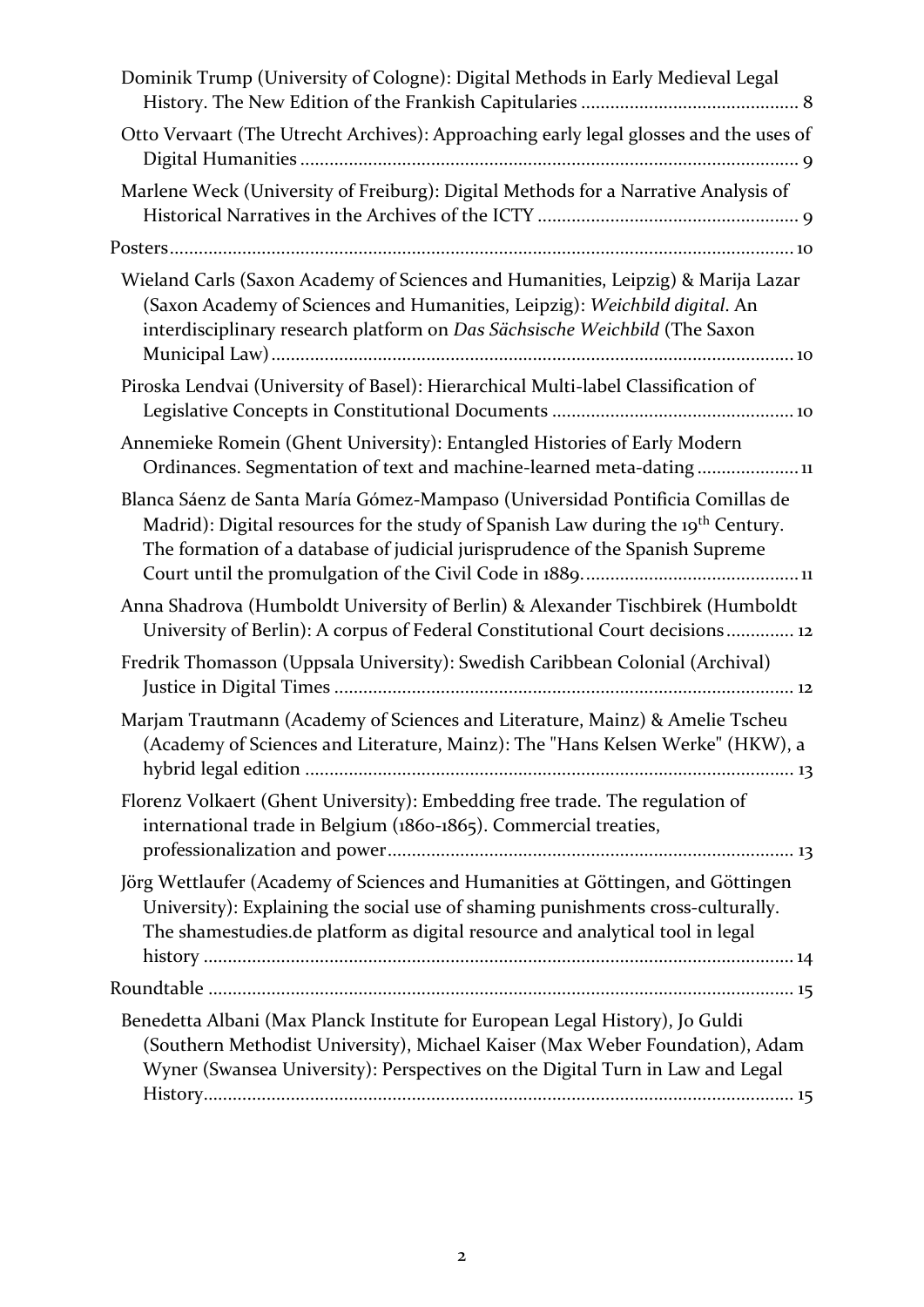#### <span id="page-2-1"></span><span id="page-2-0"></span>Nga Bellis-Phan (University Paris 2 Panthéon-Assas): Mapping, Quantitative and Network Analysis methods for the legal history of private credit networks

From the 16<sup>th</sup> century to the Napoleonic codifications in France, movable assets are important means to obtain credit for consumption or investment. Networks of private credit based on pawns are remarkably present in all social levels: from the Italian court and banking circles around Catherine de Médicis, to the wealthy clients of notary public offices in Paris, but also the most precarious among daily wage earners and housewives. Certain types of primary sources are particularly adapted to an analysis by digital humanities tools in order to provide more general and systematic insights of an important mass of manuscripts. This paper discusses the application of some popular historical and geographic digital methods to legal history, with their outcomes and limits. It includes case studies of GIS (geographic information system) applied to the historical mapping of private credit institutions, quantitative analysis of historical data collected in notarial acts and private bookkeeping records, and network analysis with relational databases of people and juridical transactions.

## <span id="page-2-2"></span>Rowan Dorin (Stanford University): *Corpus Synodalium*. Medieval Canon Law in the Digital Age

This paper will discuss *Corpus Synodalium*, a new online database of diocesan statutes, provincial canons, and other local ecclesiastical legislation issued in late medieval Europe (c. 1200-c. 1500). At present, the corpus contains more than 1,300 fully searchable texts, many of them transcribed directly from manuscripts or rare early printed editions. The online web interface allows users to explore these texts using a variety of simple analysis tools. In addition, users can export search results to the firstever digital atlas of medieval European dioceses and ecclesiastical provinces, in order to look for spatial patterns within the text corpus.

The paper will present the development of the database, ongoing challenges, and potential for future work. In particular, it will present three examples of preliminary research findings that show how the systematic analysis of this text corpus challenges conventional legal-historical assumptions about the function and scope of local legislation within the broader framework of late medieval canon law.

#### <span id="page-2-3"></span>Kellen Funk (Columbia Law School): The Making of Modern Law. Digital Computation and the Search for Anglo-American Legal Modernity

Taking up 25,000 treatises from nineteenth-century British and American law, my collaborators and I use digital methods to demonstrate in detail how the discursive categories of Anglo-American law evolved into its modern form. My presentation uses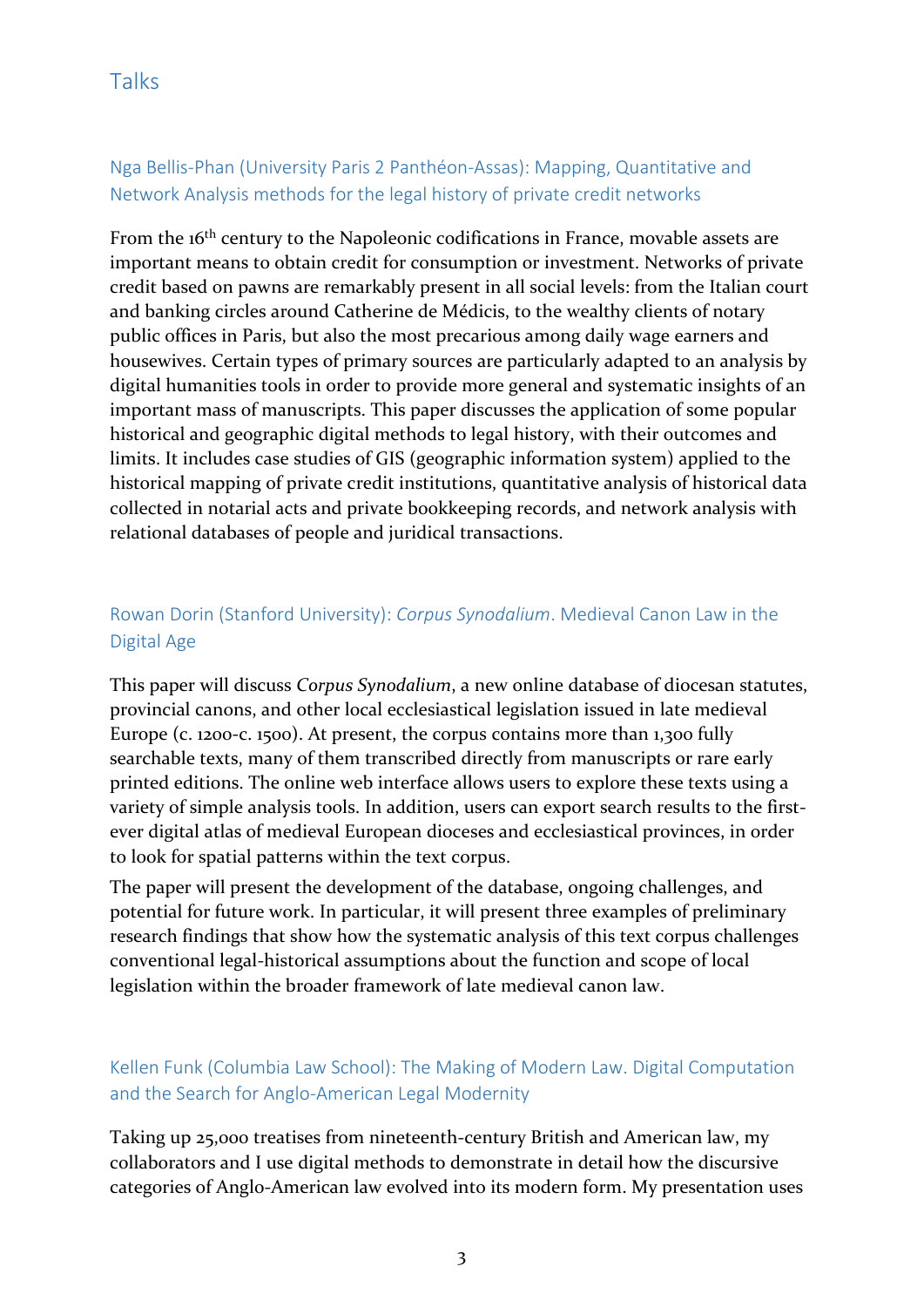this study to comment on the promising possibilities of digital analysis for legal history more broadly, as well as the challenges to a more widespread adoption of digital-legal techniques.

#### <span id="page-3-0"></span>Jairo Antonio Melo Flórez (El Colegio de Michoacán): *Glosae digitalibus*. An approach to automatized analysis of marginalia in Modern Era legal sources

This lecture aims to discuss the complexities involved in the construction of a model for the automatized analysis of marginalia in Modern Era legal sources. Marginalia constitute a particular source of information from legal history, which can be analysed by digital methods to find patterns, create visualizations, and even correct mistakes in the original references or transcriptions. The complexity of the marginalia is grounded in characteristics that separate them from the "natural" text, such as the continuous use of abbreviations or the ambiguous references of works. For that reason, the information needs to be parsed with a different approach as with the natural language, creating dictionaries that help the machine to disambiguate when a token refers to a specific author or work. In this presentation, we want to present not a final model, but the challenges involved in the construction of machine-readable data, handling texts with multilingual and archaic languages, disambiguation of non-standardized tokens, and preliminary results in the parsing of unstructured data.

#### <span id="page-3-1"></span>Maciej Mikuła (Jagiellonian University Krakow): IURA. Sources from Laws of the Past

"IURA. Sources from Laws of the Past" is a project aimed not only at facilitating access to sources of law from the past, its purpose is to build a database of critical editions of sources, organized into thematic collections. The project also aims to accelerate work on editing historical and legal sources and to provide a platform for the implementation of tools useful in the research work of legal historians. In "IURA" the basic unit is the source text. It may be a code, a judgment or even only a part of it. For example, within the collection of "Magdeburger Weichbildrecht in Poland" there will be critical editions of manuscripts containing this collection of law, which can be viewed in two ways. The first of them, traditional, is an access to the full edition in a text file. The second method allows, due to the use of extensive indexing, to display only the article needed, for example, concerning city councillors. The search engine takes into account both the content of the texts as well as metadata, including keywords in English and Polish. The instability of Latin, Polish, German and other languages' spelling over the centuries has caused the need to include in the search tool a mechanism that takes into account spelling variants. Units are connected with one another not only in the metadata system, but also through hyperlinks located in the units, e.g. from Articles in a code, to judgments issued on the basis of this code. The text comparison tool allows to automatically indicate differences in texts' variants. Up to ten texts can be compared at the same time.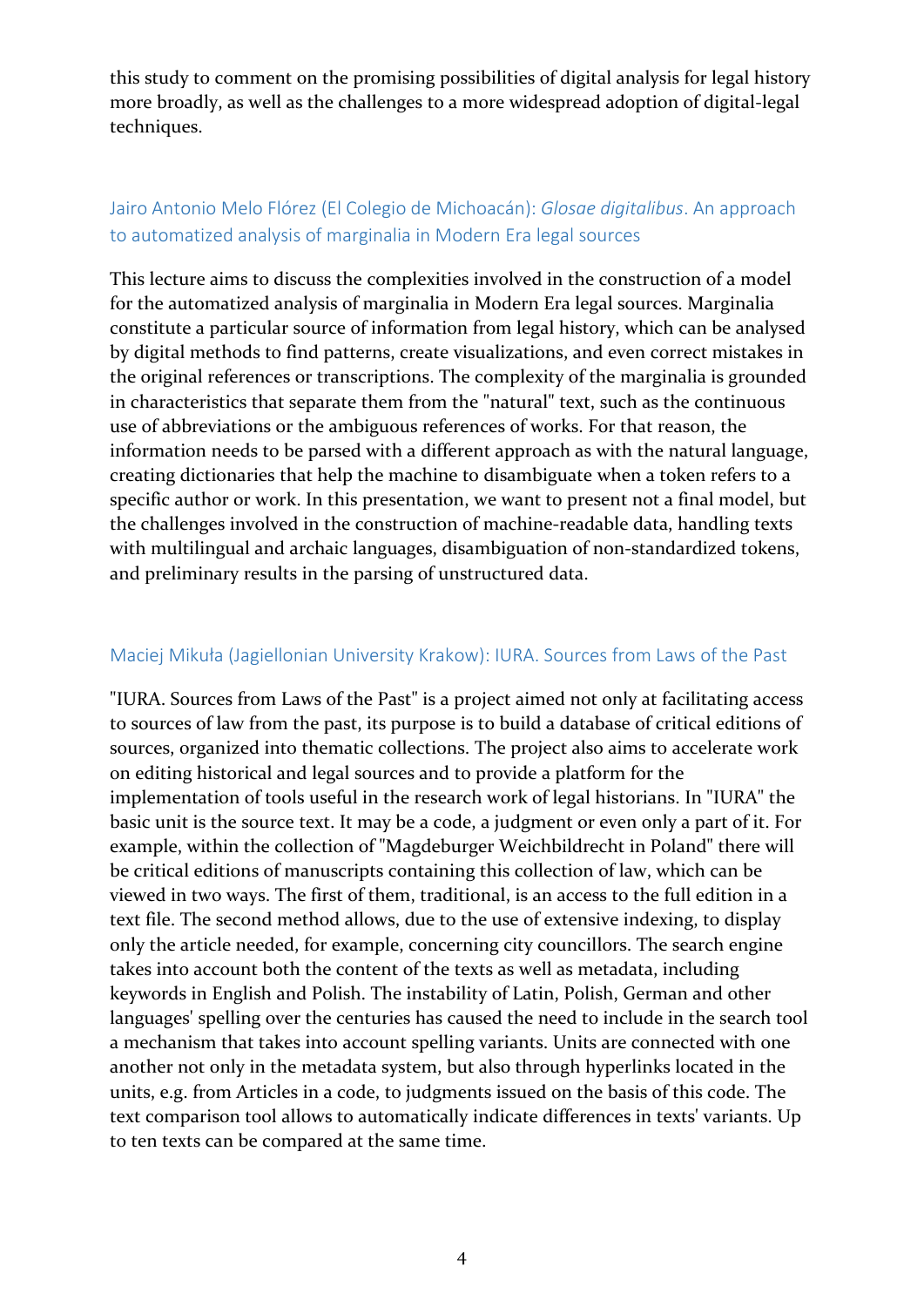#### <span id="page-4-0"></span>Cindarella Petz (Bavarian School for Public Policy at Technical University Munich): A mixed methods approach to political judiciary

In this talk, we analyse networks of political judiciary during the autocratic Austrian corporate state with a mixed methods approach that combines historical network research with quantitative and qualitative evaluation. There we work with a dataset of more than 1,800 cases, which were brought to trial in 1935 at both Viennese courts. This dataset originated from a project on political repression of the University of Vienna. We examine the structural forms of political judiciary in these courts and address the following questions: Were biases evident against specific political factions? Can we recognize a systematic or a subjective predisposition of these Viennese courts to convictions? What are the chances and pitfalls of the proposed mixed-methods approach to modeling big data in digital legal history?

#### <span id="page-4-1"></span>Franziska Quaas (University of Hamburg): Analysing formulaic writing of early medieval legal documents based on database-driven digital research infrastructures emerging from a new hybrid-edition of the *formulae*

Within the framework of digital editions, it is now possible to embed the edited texts in larger digital research environments that can be used for the investigation of further issues. In the case of early medieval legal documents, this includes not only the clarification of the mechanisms of formulaic writing in normative texts, but also the still unanswered question of the exact relationship of early medieval charters and *formulae* to each other. While former research, which had to rely on manual comparisons of selected formulations, had no possibilities to analyse this question comprehensively, a new database-driven digital research infrastructure created in the course of the new edition of the early medieval *formulae* offers the possibility of approaching a solution to this problem. It turns out that earlier positions of research, according to which the scribes of early medieval charters were dependent on the usage of templates such as *formulae*, prove untenable. Instead, a manifold creativity of formulaic writing in early medieval normative texts, exhibiting a higher complexity, can be observed.

#### <span id="page-4-2"></span>Stephen Robertson (George Mason University): Disorder in the Courts. Using Data, Visualizations, and Hypertext to Create a Legal History of the 1935 Harlem 'Riot'

Taking up Amanda Seligman's call to focus on the behavior and targets of the crowds in American race riots rather than their underlying grievances, this project uses digital methods to analyze the disorder in Harlem in 1935 – the purported pivot point between the two patterns of rioting – that center the legal record, and relate it to prosecutions of the acts that occurred during the riot at other times, in order to examine just how out of the ordinary the events of the disorder and their legal sanction was. A focus on events aligns with the legal response to disorder. Although the crime of riot in American jurisdictions derives from the common law offense that emphasizes a group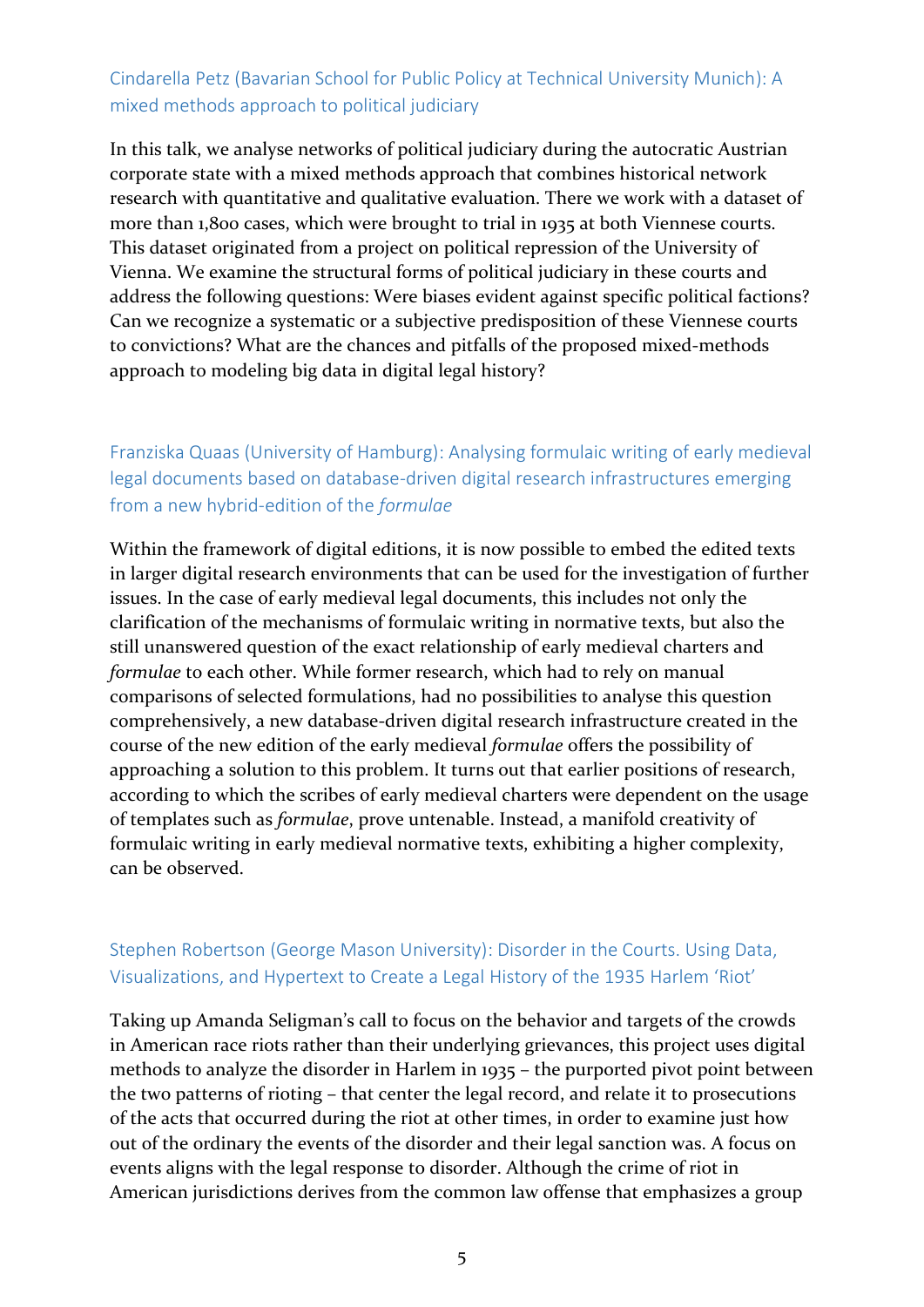disturbing the peace with violence or force, courts focus on individual participants. Moreover, New York City was one of a number of municipalities whose laws made the city liable for damage by mobs; more than one hundred property owners who suffered losses in the Harlem riot sought compensation through this mechanism. Creating and visualizing data and presenting the analysis using hypertext enables a fine-grained analysis that foregrounds the complexity of the disorder. The foundation for these digital methods is a dataset of events in the riot created from newspaper reports, Magistrates Court docket books, the District Attorney's case files, Probation department case files, and material gathered by the city government investigation of the riot. Creating data from historical sources allows for quantitative analysis not just of events, but also of the sources of information about specific facets of the riot, and for mapping the spatial dimensions of the disorder. To weave together events that spiral out in multiple different directions and change shape over the course of time, the project will present its analysis in a digital form that links narrative, sources and interpretation.

#### <span id="page-5-0"></span>Christoph Schöch (University of Trier): Lost in Beccaria, or: Building and Exploring a Corpus of Eighteenth-Century Editions and Translations of Beccaria's *Dei delitti e delle pene* (1764) in the *MetaLex* project

How do the languages of law evolve over time? It is this question that is at the heart of our interest in Beccaria's work and its translations into different European languages in the last third of the 18<sup>th</sup> century. These texts are obviously not the only ones that document and make accessible the legal languages of that time. But they lend themselves particularly well to such a questioning because of the many editions that the Milanese thinker's treatise has seen in only a few decades and the speed with which it has spread throughout Europe, from Italy to France, Germany and England, then to Sweden, Poland or Spain. And there is a third reason: the very richness of the themes dealt with by Beccaria. His text does not only refer to criminal law, but also to civil law and procedure, the honour and morals of contemporaries and their relationship to the law. In other words: far from being reduced to a single criticism of the old criminal justice system, it constitutes a kind of European reservoir of legal concepts and languages.

This is the context in which « Les mots du droit. *Dei delitti e delle pene* de Cesare Beccaria et ses traductions en Europe » (*MetaLex*) has recently been launched as a franco-german project. Our first objective is to gather and make available as digital, machine-readable full texts all Eighteenth-century Italian editions of Cesare Beccaria's *Dei delitti e delle pene*, first published in 1764, as well as all Eighteenth-century translations into German, French and English. Our second objective is to annotate this multilingual corpus in such a way that it can be searched for legal concepts, irrespective of their form of expression in the text, across all languages and editions. Our ultimate objective is to use this capability for an investigation into the collective process of European transmission, reception and evolution of the legal concepts described by Beccaria across the words used to convey them. In this way, the project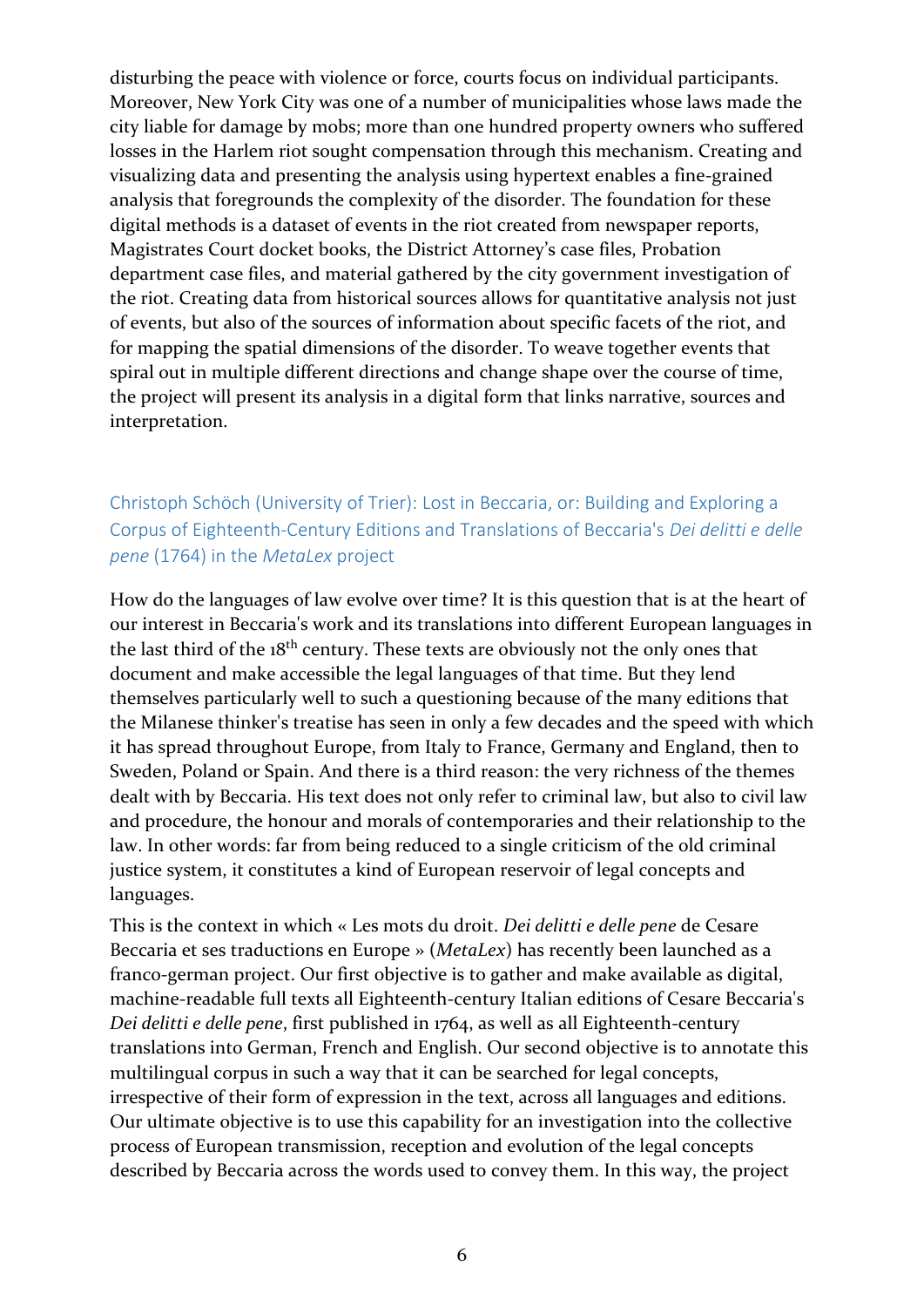combines research interests and methods from legal history, digital lexicography, Computational Linguistics and Digital Humanities.

#### <span id="page-6-0"></span>Moshe Schorr (University of Haifa): Mapping Rabbinic *Responsa*. Metadata Analysis in Legal History

Whereas the "law of the land" is determined by political sovereignty and its borders, halakhic determinations are made and applied in a far more unstructured, informal, and spontaneous matter. Cultural borders are more salient than political borders, and the flow of knowledge and authority does not hinge on the power of enforcement. We will outline the methodology we are developing to investigate and map the Jewish "oligarchy of letters" in Central and Eastern Europe, especially during the period between the Partition of Poland in the late 18th century and World War I. Our research focuses on two corpora, each of which has its own characteristics, but which together, we hypothesize, can complement one another to provide a robust view of the topography of rabbinic authority and halakhic cultures and subcultures throughout the era under study. We will focus primarily on rabbinic *responsa*. *Responsa*, originating in a legal system without clearly defined structures, allow a unique view on the emergent structures in the Jewish legal system. We can leverage metadata analysis over thousands of data points to learn more about the system as it was, not merely as it was presented by the legal theories promulgated by the elites. Our talk will discuss some specific findings in the history of *responsa* and *halakhah*, but we will also discuss in length our technical methods and how elements of what we are doing can generalize to the field of legal history as a whole. With the rise of realist and sociological theories of law, the question of emergent order in the legal system is no longer confined to nonstate methods. We think our methods and concepts, as well the challenges we face – among which: dealing with Hebrew and other languages not dealt with by the cutting edge of natural language processing research; handling creation of gazetteers and other parsing tools needed to assemble adequate datasets; and achieving synergies between humanities scholarship and computer science – will be of interest to scholars of legal history.

#### <span id="page-6-1"></span>Pascale Sutter (Law Sources Foundation of the Swiss Lawyers Society, Zürich) & Adrien Wyssbrod (Cambridge University): Collection of Swiss Law Sources online

Since 1898, the *Law Sources Foundation of the Swiss Lawyers Society* provides a unique range of law sources from each of Switzerland's linguistic regions in its « Collection of Swiss Law Sources » (*Sammlung Schweizerischer Rechtsquellen*, SSRQ). The Collection contains materials from the early Middle Ages, through the early modern period, to 1798. From the start, this publication project has organized the sources by *canton* and then subdivided them in areas of jurisdiction such as towns, old regional entities and bailiwicks (municipal law, rural law).

After almost 100 volumes published in print, the Foundation has decided to enter the digital age with *SSRQ online*. All volumes are digitized and are available as page images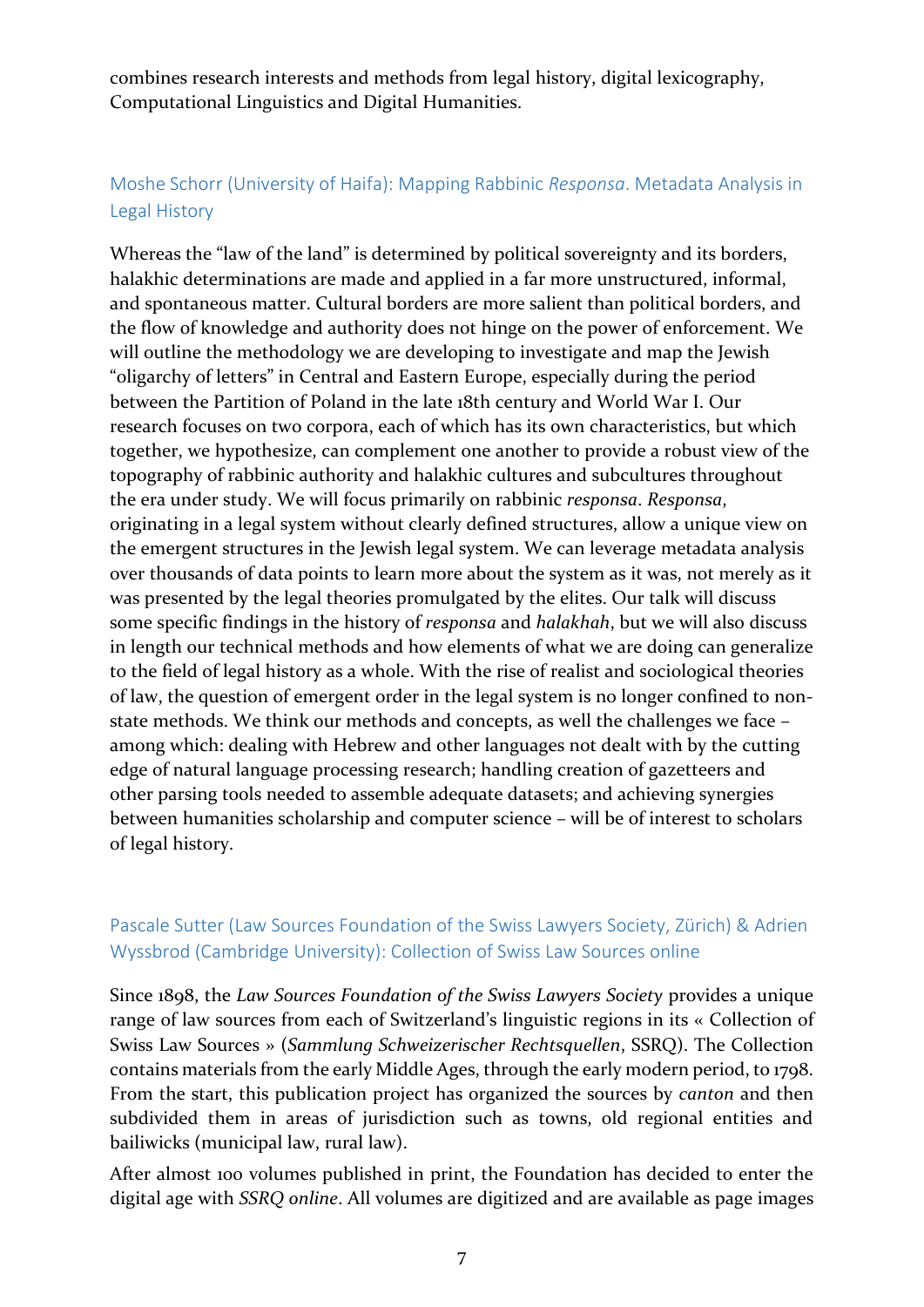(facsimiles) as well as downloadable PDFs, processed by OCR in the case of old volumes. The new projects are realized in TEI/XML, linked with databases. The portal gives free access to transcriptions of many Swiss law sources and their facsimiles, but also to databases of persons, organizations, places and historical and technical terms. The use of XML permits direct access to all this information.

To enhance the efficiency of this network, our databases are linked with other projects using compatible data. Together we are creating a huge interactive map of prosopography, typography and lexicography in Switzerland (*histHub*).

One of our strengths is the multilingualism of our portal and databases. The keywords to locate information (people's jobs, types of place etc.) within the website are always available in three languages (German, French and Italian). This permanent challenge for us facilitates the work of users and opens up great research possibilities.

<span id="page-7-0"></span>Alice Taylor (King's College London): Introducing the 'dynamic edition' as a model and method for medieval legal history. *Regiam Maiestatem* and 'the community of the realm in Scotland' project.

This paper introduces a new model for editing medieval legal texts, called the 'dynamic edition', being developed by the AHRC-funded project 'The community of the realm in Scotland, 1249-1424: history, law and charters in a recreated kingdom'. The 'dynamic edition' aims to represent the extent of textual movement a particular medieval legal work might have experienced across its entire manuscript tradition. Legal works offer many examples of this kind of movement as they often survive in multiple manuscript copies and the text within these copies often changes quite dramatically according to time and space. The project is developing its model by using the fourteenth-century Scottish legal tractate *Regiam Maiestatem* as a case study, which survives in multiple manuscript copies with many significant variant readings. This paper will introduce the concepts key to their model of the dynamic edition, what software it is developing, how the concepts are employed within the model, how the 'dynamics' in the work will be visualised, and what the project plans to do in the future.

#### <span id="page-7-1"></span>Dominik Trump (University of Cologne): Digital Methods in Early Medieval Legal History. The New Edition of the Frankish Capitularies

The Academy-funded project "Edition of the Frankish Capitularies" at the University of Cologne works on a hybrid edition of the so-called capitularies (lat. *capitularia*), which, as decrees of the Frankish kings and emperors, are very important sources for the history of the early medieval Frankish realm. The term "hybrid edition" refers to the double aim of the project to provide both, a digital and a printed scholarly edition of the capitularies. The digital edition provides transcriptions of all texts of capitularies transmitted in the manuscripts, while the printed edition will be published as a scholarly edition within the *Leges* series of the *Monumenta Germaniae Historica* (MGH). The digital edition will be created entirely in TEI/XML. The printed edition, on the other hand, will be produced with the *Classical Text Editor* software (CTE). On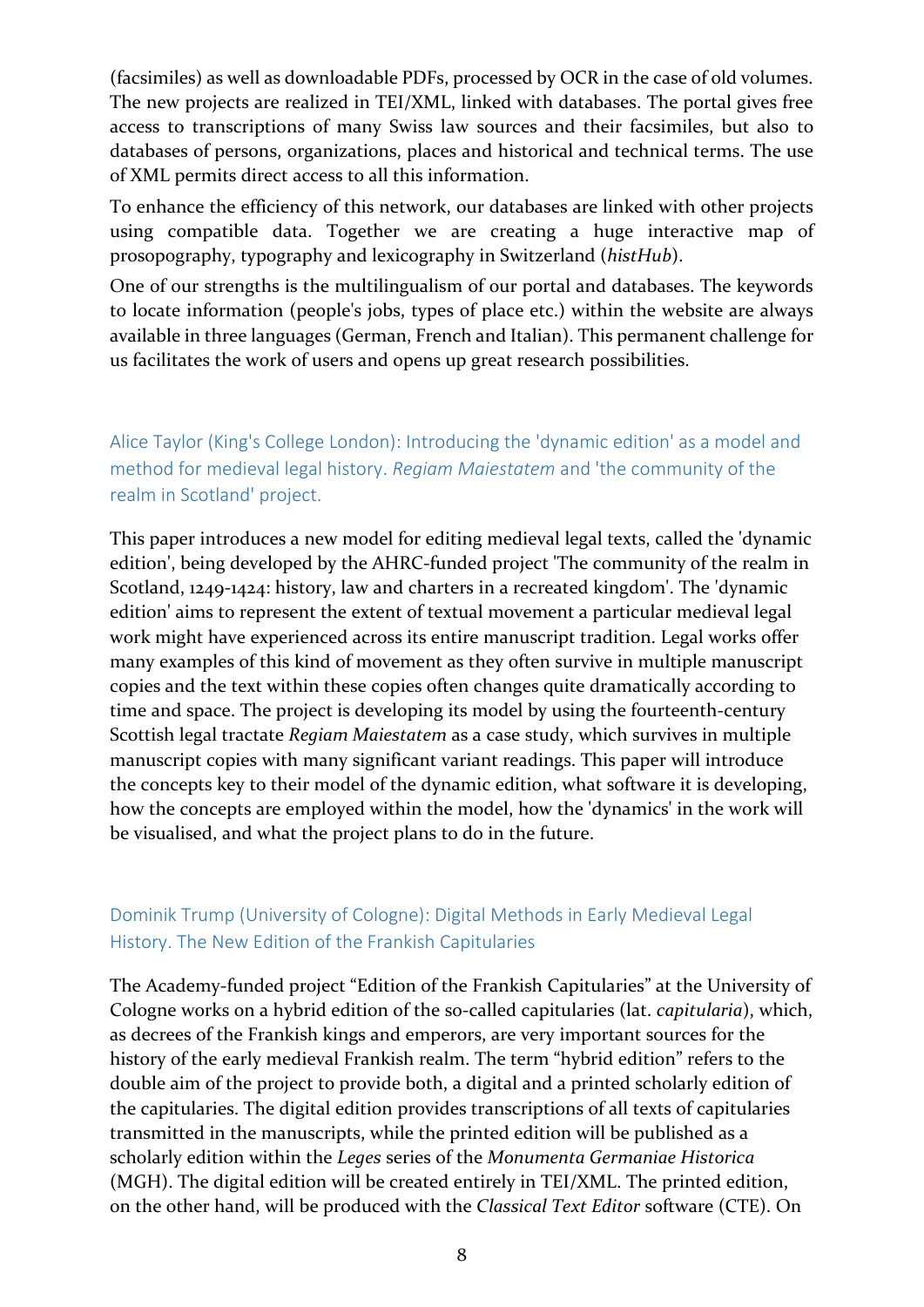the one hand, the paper will present the project architecture and discuss the role of digital methods and tools. On the other hand, it will show how these methods influence the handling and the understanding of the sources. Furthermore, problems will be addressed that have arisen during the work or that will have to be addressed in the future, e.g. the linking of digital and printed editions, which are currently created in different technical frameworks.

#### <span id="page-8-0"></span>Otto Vervaart (The Utrecht Archives): Approaching early legal glosses and the uses of Digital Humanities

In this paper, multiple uses of tools and methods within Digital Humanities will be discussed. Early legal glosses to the main texts of the *Corpus Iuris Civilis* form an established field of research. Glosses are an example of a hypertext, and it is only natural to invoke the assistance of digital tools. However, the question of which tools looms large. First, there is a need for visual tools to make textual layers and connections more visible. Second, the connection(s) between a gloss and the commented text need to be clearly discernible in digital transcriptions and/or editions. Third, the absolute need to view glosses not in isolation, but as part of a hypertext means it becomes necessary to think about the building of a digital network of these glosses, and possibly also a network of scholars studying them. The aims of creating visibility of the results and of establishing standards for presentation, exchange and durable preservation pose their own questions which need to be addressed adequately.

#### <span id="page-8-1"></span>Marlene Weck (University of Freiburg): Digital Methods for a Narrative Analysis of Historical Narratives in the Archives of the ICTY

The project to be presented is a methodological (mixed-methods) approach in the context of my PhD project "Erzählte Geschichte vor dem Jugoslawientribunal. Eine narratologische Analyse der Gerichtsprotokolle des Internationalen Strafgerichtshof für das ehemalige Jugoslawien". In my PhD project, I investigate the International Criminal Tribunal for the former Yugoslavia (ICTY) as a historiographic actor and explore its narration and categorization of the violent acts and hostile events that occurred during the Yugoslav wars in the 1990s. The aim is to learn about the ways in which the terminology of International Law – put into practice by the ICTY – has influenced historiography and vice versa. I understand my project as being located within the field of Digital Humanities since its sources are only existing in digital form and my methods include the use of digital analysing tools and machine learning.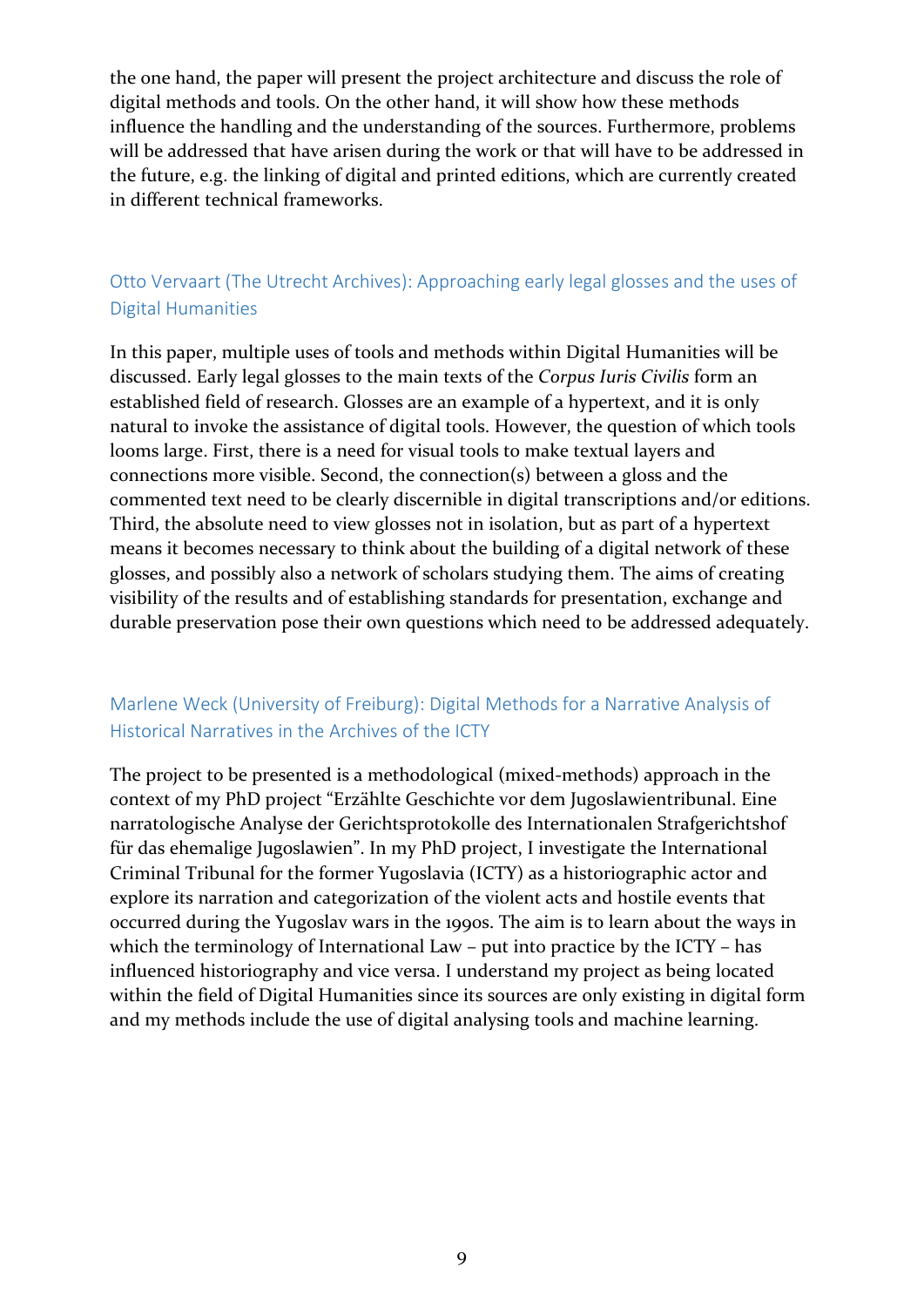<span id="page-9-1"></span><span id="page-9-0"></span>Wieland Carls (Saxon Academy of Sciences and Humanities, Leipzig) & Marija Lazar (Saxon Academy of Sciences and Humanities, Leipzig): *Weichbild digital*. An interdisciplinary research platform on *Das Sächsische Weichbild* (The Saxon Municipal Law)

*Das Sächsische Weichbild* (The Saxon Municipal Law) has been witnessed over several centuries on a particularly large territory, including, along with East Central, parts of Northern and Western Europe. This remarkable chronological and territorial spread as well as by comparison early translations of this legal source into vernacular languages and its flexibility under differing conditions and requirements explain the interest of both legal historians and linguists in researching this text. The planned database is expected to offer advanced opportunities for research and presentation of the relevant content. In particular, it is supposed to foster research on the development and network of this legal text from the point of view of both disciplines: legal history and linguistics. Along with adjustable representation of the legal sources, the database enables accumulation of previous findings in legal history of more than three hundred years of research and thus ensures the sustainable access to them in the future.

#### <span id="page-9-2"></span>Piroska Lendvai (University of Basel): Hierarchical Multi-label Classification of Legislative Concepts in Constitutional Documents

Our goal is to create resources for programmatically finding mentions of legislative concepts. To this end, we use text classification as a content labeling technique from the language technology field, which we apply to passages of 206 national constitution texts. A major challenge is that legislative documents are known to be conceptually complex and ambiguous even for human interpretation, which is reflected by our data as well. Our dataset is provided by the CCP project that hosts the world's constitution documents in English, based on which domain experts inventorized concept descriptors in constitutional design. These domain-specific metadata were taxonomically organized into broad and narrow concepts: 322 narrow concepts pertain to one or more of 53 broad concepts in the taxonomy. Our aim is to train a classifier that can correctly assign all narrow and all broad concept labels applicable to a document passage. We have nearly 100,000 passages to classify, with on average two labels to assign per passage but also with passages where more than 10 labels are applicable. We aim to tackle this complex task with a hierarchical multi-label classification approach.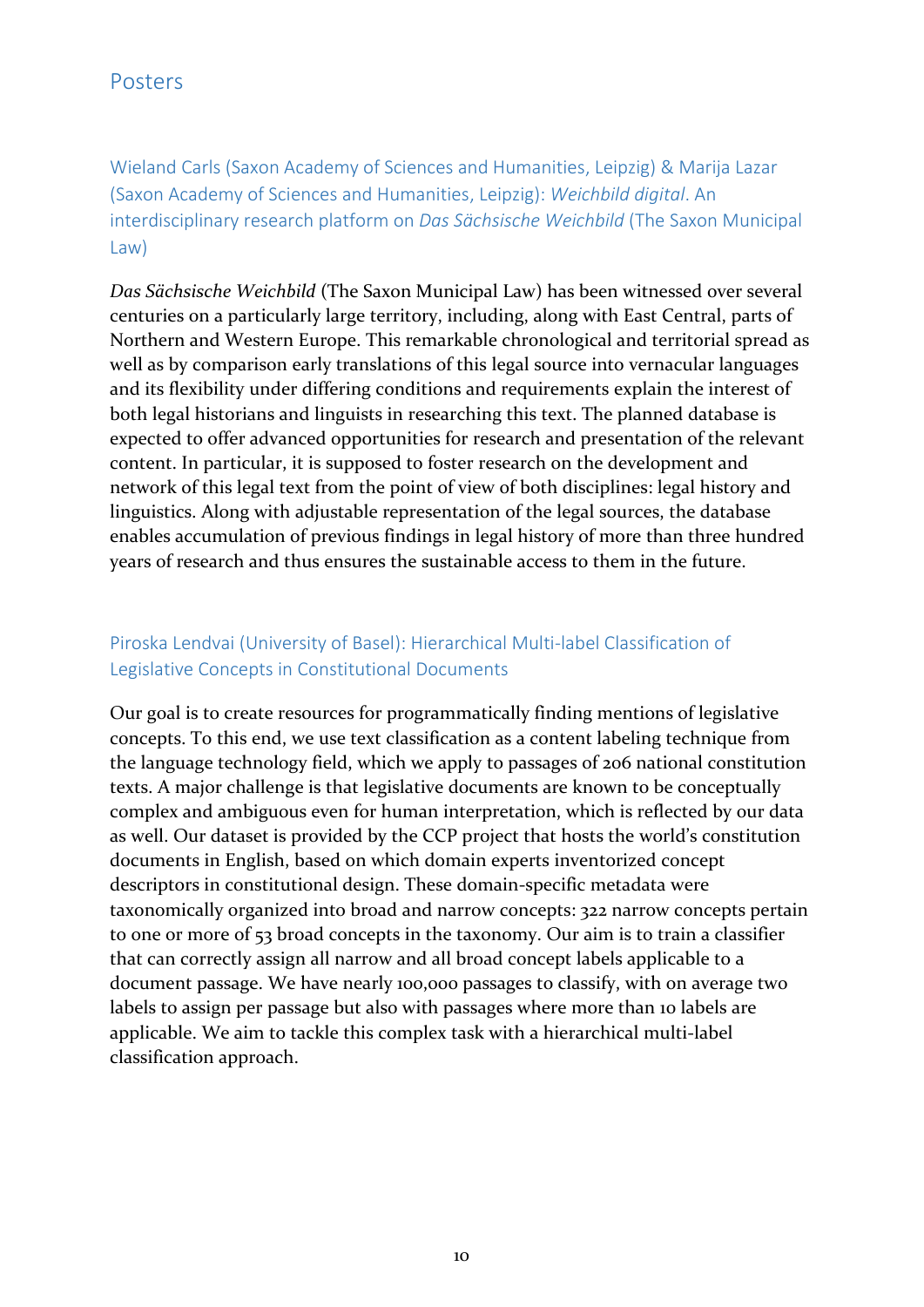#### <span id="page-10-0"></span>Annemieke Romein (Ghent University): Entangled Histories of Early Modern Ordinances. Segmentation of text and machine-learned meta-dating

*Entangled Histories* aims to broaden the scope of digitisation of the KB National Library of the Netherlands towards the early modern period. It involves the (1) improvement of the currently applied OCR-technique to a much higher recognitionstandard with HTR( $+$ ). It ( $2$ ) enhances readability by systematically segmenting individual texts, recognising text-sections – beginning or end, columns, titles, dates, summaries, the body of the text. In order to improve the searchability, I suggest the (3) application of a standard categorisation (metadata) with a machine-learned algorithm. A categorisation by a machine-learned algorithm will offer ample possibilities to computer-search for similar topics within texts and do content-based longitudinal searches, whereas the actual title may not be so helpful to modern readers.

The project is working with a collection of 108 digitised *plakkaatboeken* (bundles of normative texts, ca. 1540s–1800s). These texts contain indications of how governments of burgeoning states dealt with unexpected threats to safety, security, and order through home-invented measures, borrowed rules, or adjustments of what had been established elsewhere. The hundreds of texts within these books are frequently consulted by researchers of various disciplines in order to unravel rules for controlling society. Having the possibility of a longitudinal search based upon contents rather than the index or title, as well as having an overview over several states (e.g. provinces) has been impossible so far. It will disclose the entangled histories of neighbouring provinces, due to synchronic and diachronic comparisons of approximately 15,000 texts on location – allowing a wider search and implementation in other projects Europewide.

<span id="page-10-1"></span>Blanca Sáenz de Santa María Gómez-Mampaso (Universidad Pontificia Comillas de Madrid): Digital resources for the study of Spanish Law during the 19<sup>th</sup> Century. The formation of a database of judicial jurisprudence of the Spanish Supreme Court until the promulgation of the Civil Code in 1889.

The analysis of sources for the study of Spanish Law in 19<sup>th</sup> Century presents many advantages in relation to previous periods, mainly due to the number of printed sources available and because the typography used is quite similar to the one we use today. However, one of its drawbacks, especially in relation to legal sources, is that the volume of information increased exponentially throughout the century because of the establishment of one of the constituent principles of the liberal regime in the countries belonging to the Civil Law System: the publicity of the law.

During this century, the bases of current archival and documentation techniques began to be laid in order to make consulting published legal sources easier, but the forms of cataloguing at that time were not always the most effective for retrieving the information. Today, many of these sources have been digitized and published openly, but the way for searching for information have not changed substantially since the 19<sup>th</sup> century. In other words, we have exchanged the physical format for the virtual one, but the form of consultation has hardly evolved. It is necessary to begin developing new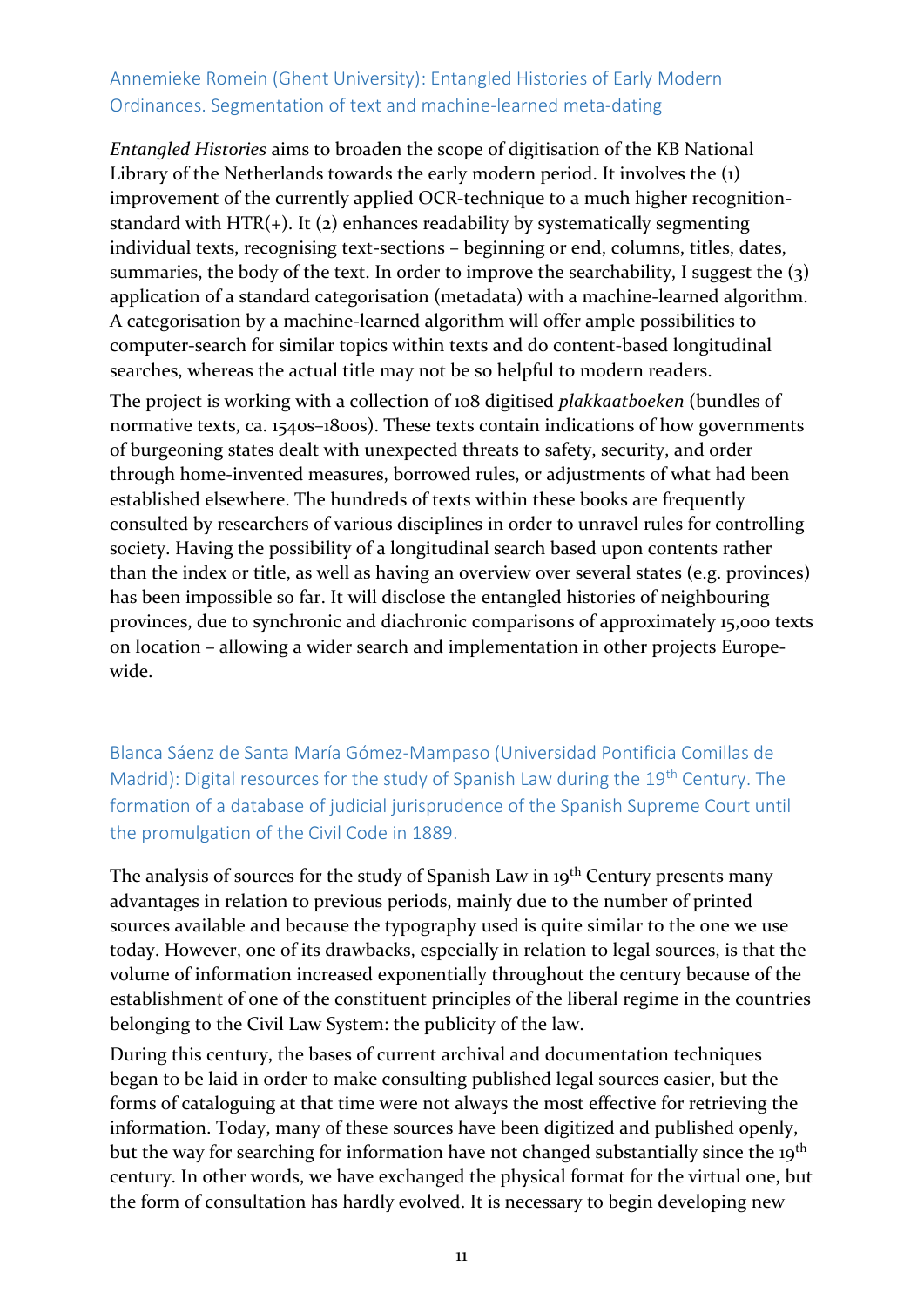tools, based on a deep knowledge of the past, which in this case will be provided by the legal historians, with the support of experts in documentation and new technologies. This will improve the method of consultation and open the door to new research.

In this sense, at the *Universidad Pontificia Comillas de Madrid*, we have been working for three years on the formation of a database on historical judicial jurisprudence fundamentally in civil matters  $-$  of the Spanish Supreme Court in the 19<sup>th</sup> century, on the basis of the judicial jurisprudence reports that were carried out in the period, especially those formed by José María Pantoja for the famous *Revista General de Legislación y Jurisprudencia*.

#### <span id="page-11-0"></span>Anna Shadrova (Humboldt University of Berlin) & Alexander Tischbirek (Humboldt University of Berlin): A corpus of Federal Constitutional Court decisions

The *Leibniz Linguistic Research into Constitutional Law* (L.L.Con) project presents as a resource a German Federal Constitutional Court corpus containing all roughly 3,200 decisions published in the official compendium (*Amtliche Sammlung*) between 1951 and 2017 and another roughly 3,000 chamber decisions from the years 1997-2017. The corpus will be made publicly available in 2020 and contains a number of linguistic and meta-linguistic as well as law-specific annotations such as parts of text or tagged references to fundamental rights. A model and implementation in a graph-database is currently under construction.

Complete and future work in the project aims at learning more about the development of the register and form of a Constitutional Court decision in terms of the types of legal figures used (such as the now common proportionality assessment), as well as the application (and applicability) of text mining, topic modeling and machine learning techniques for the automatic and semi-automatic extraction of relevant aspects of the Court's work. Our research is informed by a synthesis of quantitative and qualitative approaches, which allows for a deeper and more subject-specific modeling than purely surface-based quantification while at the same time requiring methodological rigor and clarity in terms of the operationalization of concepts and quantification of results. This in our view points to a way forward through the challenges of overwhelmingly large data in traditionally more qualitatively researched areas without losing the depth provided by hermeneutic and dialectic approaches.

#### <span id="page-11-1"></span>Fredrik Thomasson (Uppsala University): Swedish Caribbean Colonial (Archival) Justice in Digital Times

When Sweden took possession of the Antilles island Saint Barthélemy in 1785, it became a slaving nation. Sweden had abolished servitude in the fourteenth century and there was no experience of managing a slavery society. The Swedish black population, both free and enslaved – though never reaching the proportions of the sugar islands – was still around 70 % of the inhabitants during the early decades of Swedish rule. Swedish slavery was abolished in 1847 and the island was sold to France in 1878 after almost a century of Swedish presence in the Caribbean. This Swedish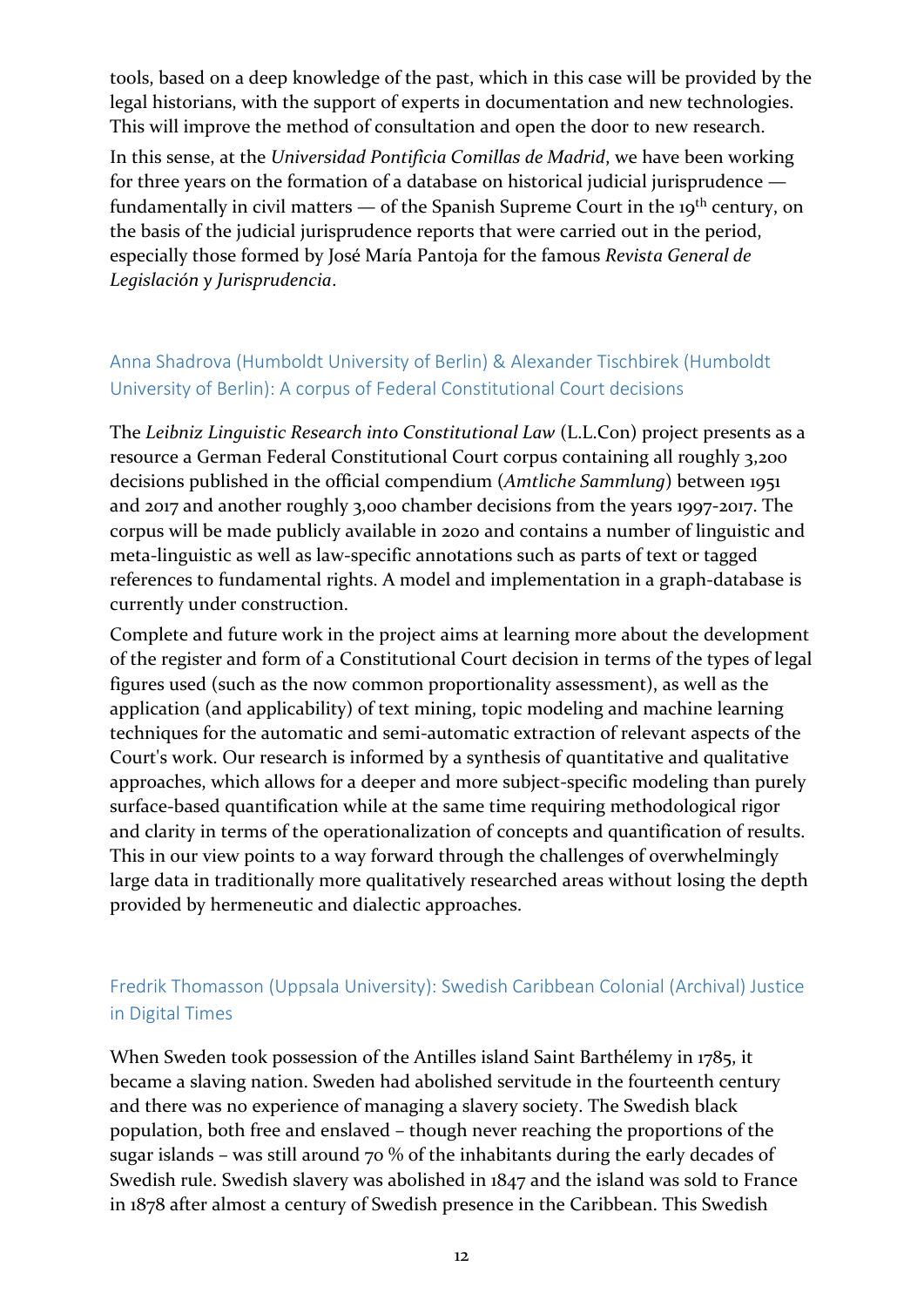colonial past is still not well known and not much researched. One of the several reasons for the lack of research is that the Swedish governmental archive was left on the island after Sweden sold the island to France. This archive, which only has a French name – *Le fonds suédois de Saint Barthélemy* – is now held at the French national archives' colonial division, *Archives nationales d'outre-mer* (ANOM) in Aix-en-Provence (c. 300,000 manuscript pages). The archive is impossible to consult – hors communication – because of its conservation state after being inadequately housed in the Caribbean for almost two centuries. It has never been ordered by archivists or historians and is in a state of profound disorder. A project to digitize the archive at ANOM and this work was accomplished in 2017. In 2018 I was awarded a grant from *Vetenskapsrådet* (The Swedish Research Council) to pursue the work with the digitized archive and to integrate *Le fonds suédois de Saint Barthélemy* with the smaller Saint Barthélemy holdings in *Riksarkivet* (The Swedish National Archives). Though divided between two countries these holdings are effectively parts of the same "archive". The reconstituted digitally ordered archive will be published on-line.

<span id="page-12-0"></span>Marjam Trautmann (Academy of Sciences and Literature, Mainz) & Amelie Tscheu (Academy of Sciences and Literature, Mainz): The "Hans Kelsen Werke" (HKW), a hybrid legal edition

Since March 2006, the Hans Kelsen Research Centre has been producing the historicalcritical edition of the works of the important Austrian legal theorist Hans Kelsen. With its inclusion in the programme of the Academy of Sciences and Literature | Mainz in 2018, a further office for the digital component of the edition was established in Frankfurt am Main. In our poster, we present the extent to which established Digital Humanities workflows and standards are used for the "Hans Kelsen Werke".

### <span id="page-12-1"></span>Florenz Volkaert (Ghent University): Embedding free trade. The regulation of international trade in Belgium (1860-1865). Commercial treaties, professionalization and power

In the 1860s, a European-wide network of free trade agreements was created. Given the absence of a developed legal profession specialized in international economic law, vernacular legal and economic arguments abounded to (de)legitimise both free trade and protectionism. These argumentative practices are explored through the lens of various sources: archival material (diplomatic practice), digitalized newspapers and doctrinal treatises on international law. These sources are coded to construct a database in order to visualise competing discourse coalitions through the use of digital *discourse network analysis*. This poster will discuss the methods used for collection of the material as well as the challenges encountered in construction of the database.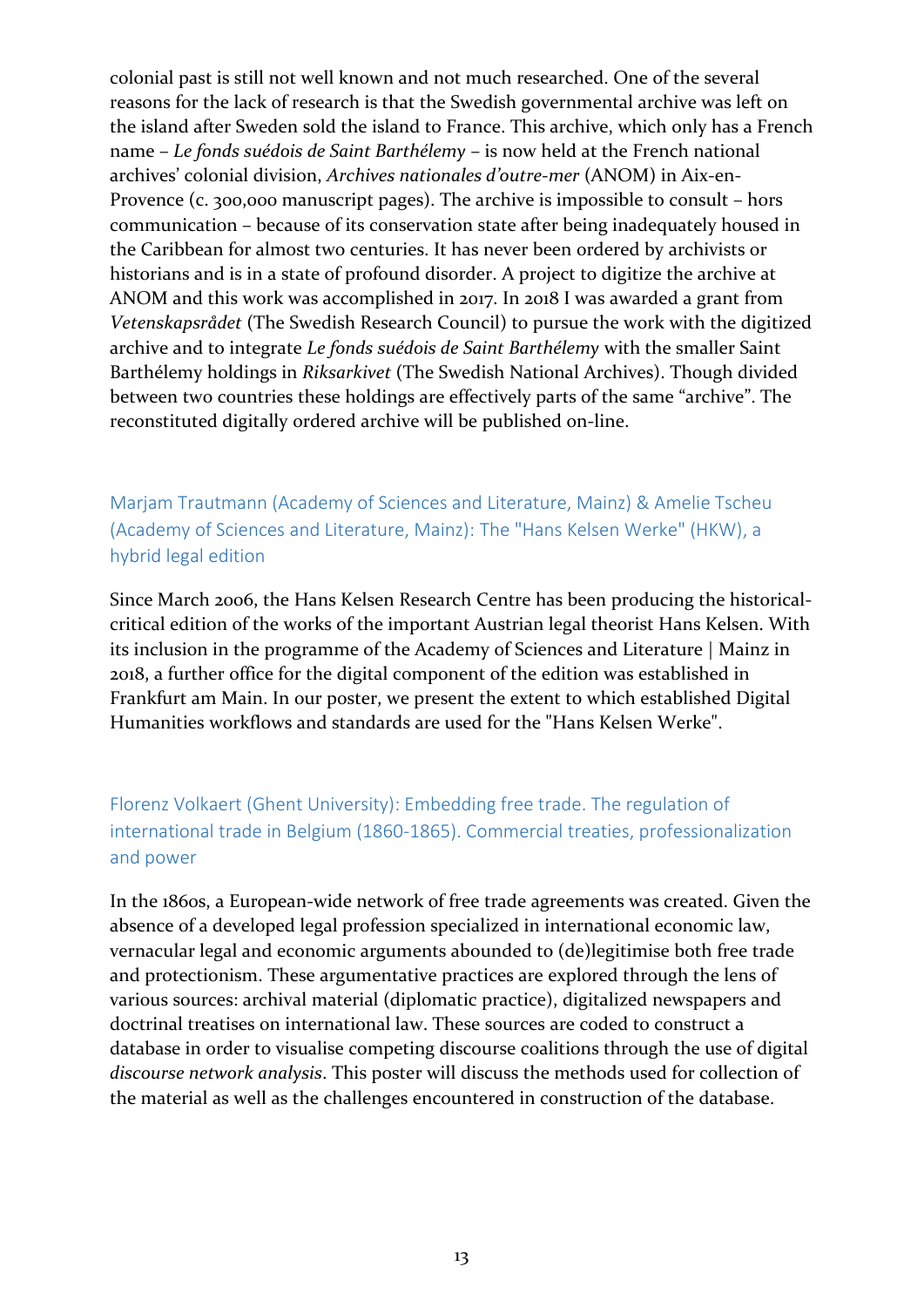<span id="page-13-0"></span>Jörg Wettlaufer (Academy of Sciences and Humanities at Göttingen, and Göttingen University): Explaining the social use of shaming punishments cross-culturally. The shamestudies.de platform as digital resource and analytical tool in legal history

In recent years, a debate about the influence of church law on the development of public penal law in the European high and late Middle Ages has shed some light on the strong interconnections between theological discussion about penance and the practical execution of law in this period. It has become clear that secular penal law borrowed in many ways from ecclesiastical law, and that the emergence of some 'new' forms of punishment, for instance the institution of the pillory in the second half of the 12<sup>th</sup> century, can only be understood in this context.

In order to investigate this topic in a comparative and interdisciplinary perspective, an internet platform for data analysis and presentation has been created and published in 2007. The *www.shamestudies.de* platform was established as a mostly database-driven website to facilitate and enable this research project on the social usage of shame in different cultural contexts, namely Western Europe and East Asia. The basic goal is to collect primary and secondary source material, to encode the data for quantitative analysis and provide easy access to the content of the collection. On the analytical level, different types of punishments have been collected and encoded for date, place, offence, punishments, execution/executioner of the punishment, source type and context. The project integrates quantitative digital with qualitative hermeneutical methods. Over the years, several improvements and releases have been necessary to meet the requirements of new research questions and the developing infrastructure (relaunch 2017). Since 2007, over 25 presentations, articles and books have been published, drawing on the results provided by the platform and the collected material.